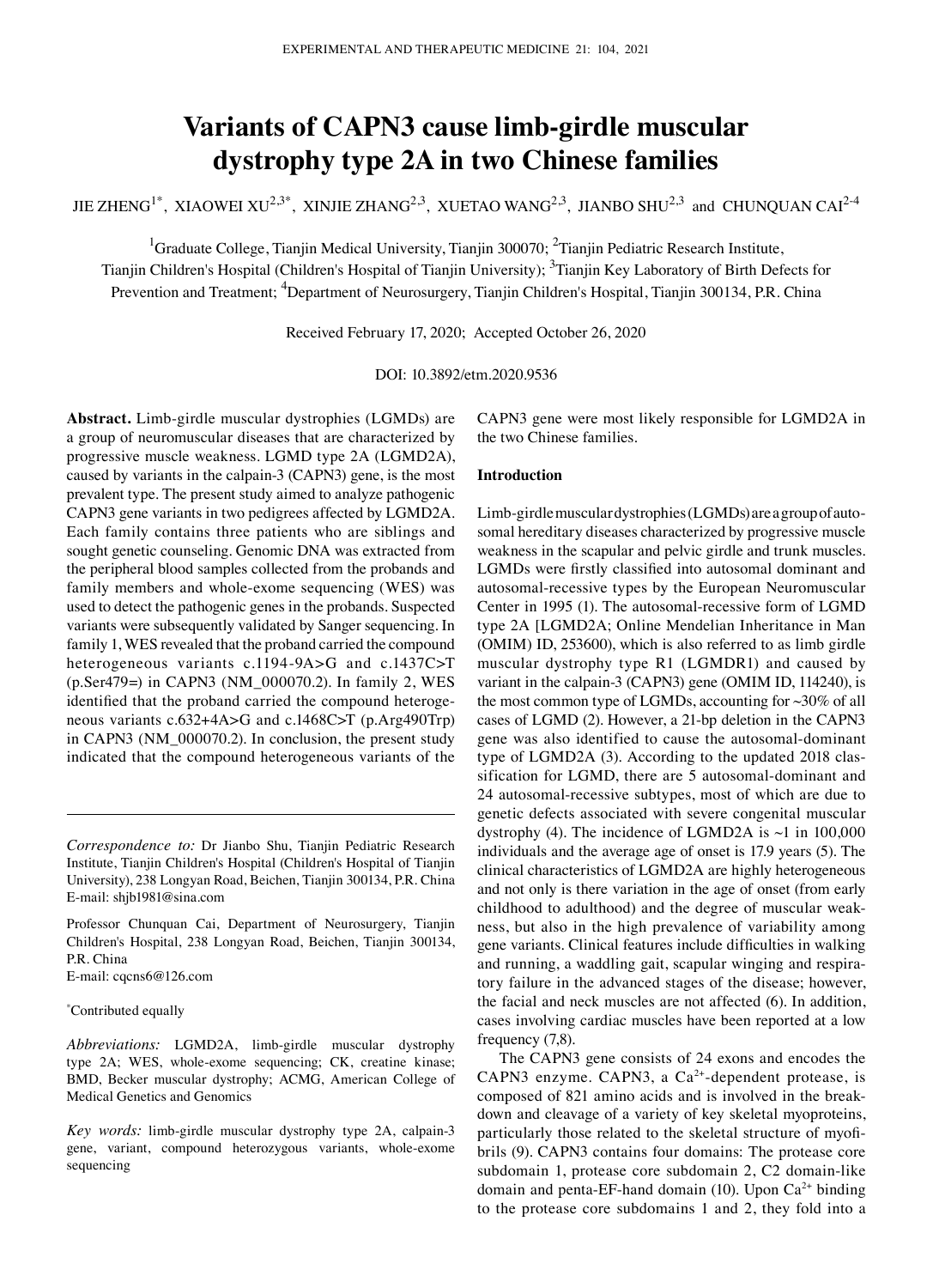structurally active 'CysPc' domain, which is a CAPN3‑like cysteine protease sequence motif as defined in the conserved domain database of the National Center for Biotechnology Information (11). CAPN3 has an important role in LGMD due to the physiological aberrations caused by its defect, such as muscular weakness, as a result of the lack of ryanodine receptor regulation by CAPN3 (9).

The present study reported on two Chinese pedigrees, including six patients affected with LGMD2A caused by CAPN3 gene variants. Whole‑exome sequencing (WES) was performed to make an accurate diagnosis, which provided a basis for the genetic counseling of the two families. Furthermore, by analyzing the genetic patterns of these two families, the pathogenic classification of the variants in the present study was further clarified to enhance the current knowledge on the pathology, facilitating future clinical management.

# **Materials and methods**

*Patients and DNA extraction.* From family 1 (F1), three patients, their mother and three healthy siblings were recruited in Tianjin Children's Hospital (Tianjin, China) in September 2018. From F2, 15 family members recruited in Tianjin Children's Hospital were studied in total in June 2019. Genomic DNA was extracted from the peripheral blood using a Blood Genomic DNA Mini kit (cat. no. CW0541; CoWin Biosciences) according to the manufacturer's protocol. The ratio of the absorbance at 260 and 280 nm (A260/280 ratio) were evaluated with 1  $\mu$ l of DNA extraction using the NanoDrop® 2000 spectrophotometer (Thermo Fisher Scientific, Inc.). A total of 100  $\mu$ l DNA solution (≥10 ng/ $\mu$ l) was obtained, which was stored at -20°C. Written informed consent was obtained from all family members and the study was approved by the ethics committee of Tianjin Children's Hospital (Tianjin, China).

*WES and bioinformatics analysis.* WES for patient 1 (F1-II11) and patient 4 (F2‑Ⅱ11) was performed by BGI Group. Paired‑end sequencing was performed with read lengths of 150 bp and an average coverage depth of 100‑fold in >95% of the target regions, including all coding regions and exon‑intron boundaries. Sequencing data were aligned to the human reference genome hg19 using the Burrows‑Wheeler Aligner software. Genome Analysis Toolkit software was used to analyze the insertion, deletion and single nucleotide polymorphism sites. Variant annotations were made using the ANNOVAR tool (V20180118; https://doc‑openbio. readthedocs.io/projects/annovar/en/latest/), 1,000 genomes (https://www.1000genomes.org/), dbSNP (https://www.ncbi. nlm.nih.gov/snp/?term=) and OMIM (https://omim.org/) data‑ bases. The effect of the variants on the structure and function of the proteins was predicted using Polymorphism Phenotyping v2 software (http://genetics.bwh.harvard.edu/pph2/index. shtml) and Sorts Intolerant From Tolerant software (V1.1; http://sift.jcvi.org, J. In addition, Human Splicing Finder (V3.1; http://www.ummd.be/HSF/) was used to predict the splice sites in the gene.

*Variant screening and Sanger sequencing.* PCR and further Sanger sequencing were performed on all patients and other available family members to confirm the candidate variants and analyze the co-segregation pattern. The relative exons and flanking intron regions were amplified using primers designed by Oligo7 (12) (version 7.60; exon 3, 5'‑CCCCAAACACAAAATAGGATG‑3' and 3'‑CACATA TGCACGTATAGAGG‑5'; exon 10, 5'‑GCCACCCTCTTT TCATCCTCC‑3' and 3'‑TGTTCCCACAGTTTCCTGCTT C‑5'; exon 11, 5'‑TGTAGGGAATAGAAATAAATGG‑3' and 3'-CCAGGAGCTCTGTGGGTCA-5'; and another pair of primers for exon 11, 5'‑AGAATGAAAGCCCAG AGAGGA-3' and 3'-TGTGGGTCACTGGGTATTGA-5'). Amplification was performed in a final volume of 50  $\mu$ l, containing 25  $\mu$ l 2X GC buffer I, 20 mM deoxynucleoside triphosphates mixture, 100-200 ng DNA, 0.5  $\mu$ M forward and reverse primers and 2.5 U LA Taq polymerase (cat. no. RR02AG; Takara Biotechnology Co., Ltd.). The following thermocycling conditions were used for the PCR: Initial denaturation for 2 min at 94˚C, followed by 35 cycles of 94˚C for 30 sec, 58˚C for 30 sec and 72˚C for 40 sec; and a final extension step at 72˚C for 5 min. The PCR products were separated by 1.5% agarose gel electrophoresis and the proper DNA was purified from agarose gel using a Gel Extraction kit (CoWin Biosciences) and sent to Genewiz (Beijing, China) for Sanger sequencing. Chromas software (version 1.62; Technelysium Pty Ltd.) was used to compare the sequencing data with the reference sequences (NM\_000070.2) in GenBank (https://www.ncbi.nlm.nih. gov/nuccore/NC\_000015.10?report=genbank&from=42359 501&to=42412317) to determine the variants.

#### **Results**

*Patients.* F1 comprised three affected family members born from non-consanguineous Chinese parents (Fig. 1). Patient 1 (F1‑Ⅱ11) was a 58‑year‑old male who experienced difficulties running and jumping from the age of 9 years. At the age of 19 years, F1‑II11 frequently fell down and required help to walk upstairs. Gradually, the patient was no longer able to raise his arms and relied on a wheelchair from the age of 46 years. Approximately 30 years previously, the patient underwent general laboratory tests and imaging examinations; the serum creatine kinase (CK) levels were 560 U/l (normal, <308 U/l) and needle electromyography revealed fibrillation potentials in the scapular girdle muscles. However, the electrocardiogram was normal. Subsequently, F1-II11 was misdiagnosed with Becker muscular dystrophy (BMD). Patient 2 (F1‑Ⅱ7) is a 60‑year‑old woman, the elder sister of patient 1 who is unable to walk since she was 20 years old and currently relies on a wheelchair for mobility. Patient 3 (F1-II5) is 62 years old, the elder sister of patients 1 and 2 who uses a wheelchair but is able to walk on crutches. The only daughter (F1‑Ⅲ7) of patient 1, who is healthy, wished to have a healthy child, and therefore attended Tianjin Children's Hospital (Tianjin, China) for genetic counseling and pedigree gene screening.

In F2, there were three affected patients (Fig. 1). Patient 4 (F2‑Ⅱ11) was a 37‑year‑old male; the age of disease onset was 30 years, when the patient first experienced limb muscle weak‑ ness and difficulties running, jumping and walking up stairs. At the age of 35 years, F2‑II11 was unable to walk independently and a laboratory examination revealed high levels of serum CK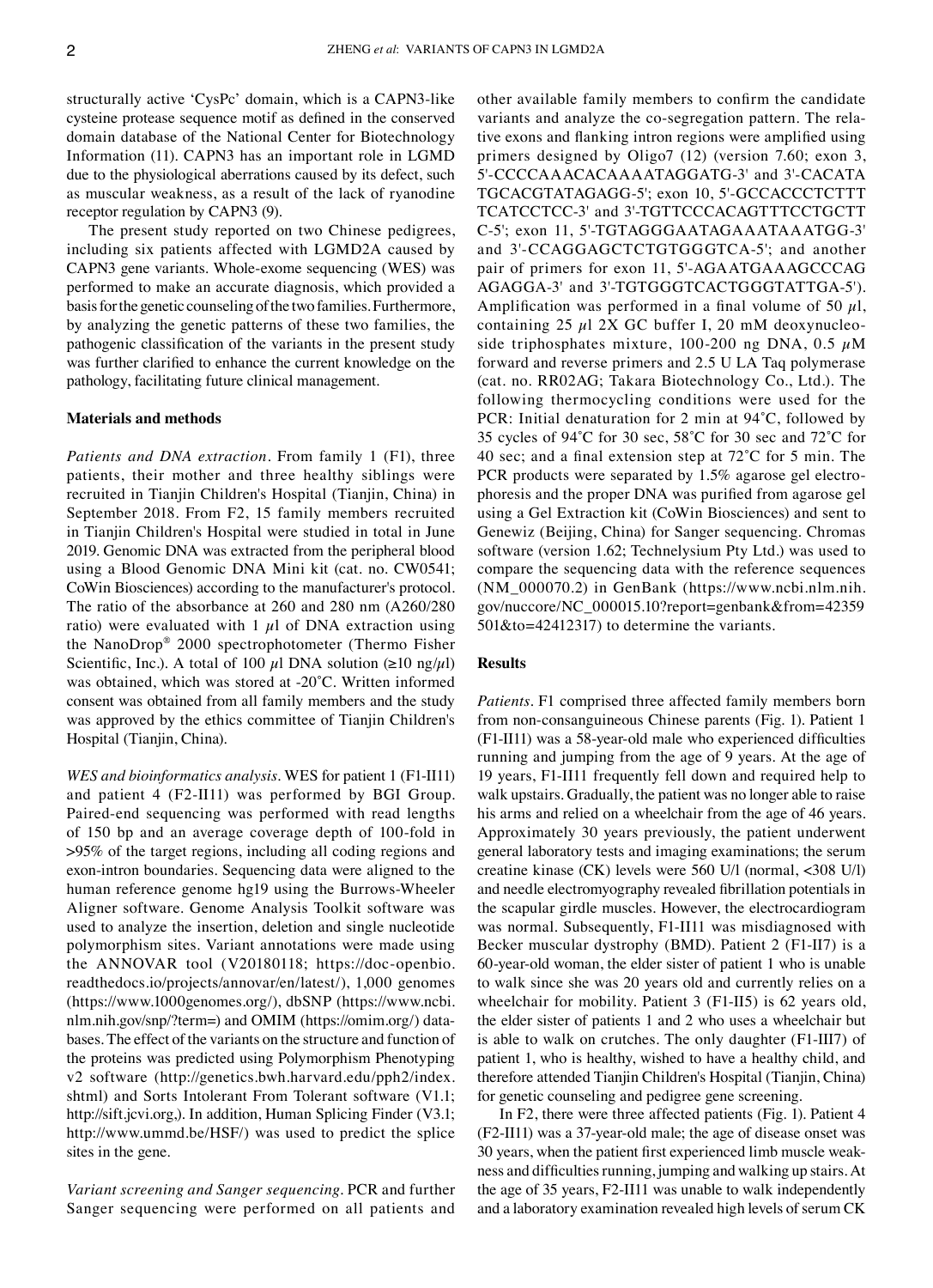| Patient      | Sex | AOO<br>(years) | <b>DOWD</b><br>(years) | <b>SW</b> | <b>CPH</b> | Gene  | CK level<br>(U/I) |
|--------------|-----|----------------|------------------------|-----------|------------|-------|-------------------|
| $F1-II_{11}$ | M   | 9              | 37                     | No        | NA         | CAPN3 | 560               |
| $F1-II7$     | F   | 12             | 15                     | No        | NA         | CAPN3 | <b>NA</b>         |
| $F1-II_5$    | F   | 20             | 35                     | No        | NA         | CAPN3 | NA                |
| $F2-II_{11}$ | M   | 30             | 5.                     | Yes       | NA         | CAPN3 | 1609              |
| $F2-II3$     | M   | 26             | a                      | Yes       | NA         | CAPN3 | 1544              |
| $F2-II_1$    | F   | 20             | 20                     | No        | NA         | CAPN3 | NA                |

Table Ⅰ. Clinical and genetic characteristics of patients.

a Proband 5 was still able to walk; AOO, age of onset; DOWD, duration from onset to wheelchair‑dependent; SW, scapular winging; CPH, calf pseudo-hypertrophy; CK, creatine kinase; M, male; F, female; NA, not available; CAPN3, calpain-3.



Figure 1. Pedigree charts indicating the segregation of heterozygous variants in family 1 (upper) and family 2 (lower). In family 1, the family members Ⅰ2, Ⅱ9 and Ⅲ7 carried the c.1194‑9A>G variant (V1). In family 2, the family members I1, II7, III5 and III8 carried the c.632+4A>G variant (V3), and I1, Ⅲ2 and Ⅲ9 carried the c.1468C>T (p.Arg490Trp) variant (V4). F1, family 1; F2, family 2.

 $(1,609 \text{ U/l})$ . The patient's symptoms were progressively aggravating; he presented with winged scapulae and is dependent on a wheelchair (Fig. 2A and B). Patient 5 (F2‑Ⅱ3) is 45 years old, the elder brother of patient 4, who first experienced muscle weakness at the age of 26 years. After three years, F2‑II3 was unable to walk, stand up, stoop or hold objects with his hands. F2‑II3 also presented with winged scapulae (Fig. 2C and D). Electromyography also revealed that the muscle tension was low and the serum CK levels were elevated to 1,544 U/l. Patient 6 (F2-II1), a 50-year-old female, is the elder sister of patients 4 and 5. Patient 6 was 20 years old when symptoms of limb weakness first appeared. However, she was misdiagnosed with rheumatoid arthritis. After 20 years, patient 6 was unable to walk and became dependent on a wheelchair. The wife of patient 4 wished to know about her children's health, so she opted for genetic counseling and pedigree gene screening.

# *CAPN3 gene variants.*

*F1.* The spectrum of clinicopathological and genetic features is presented in Table Ⅰ. F1 comprised a three‑generation pedigree containing three patients and four unaffected controls. The WES results revealed that the compound heterozygous variants of the CAPN3 gene (NM\_000070.2) were responsible for LGMD2A in F1. The heterozygous variant of an A‑to‑G transition located in ‑9 upstream of exon 10 of CAPN3 (c.1194-9 A>G) was identified, which has been reported previously and classified as 'pathogenic' in the ClinVar database. Another heterozygous variant was identified in exon 11 [c.1437C>T (p.Ser479=)], which caused the 479th genetic codon change from AGC to AGT; however, the amino acid serine did not change. To the best of our knowledge, this synonymous variant has not been reported in the previous literature. According to the 2015 American College of Medical Genetics and Genomics (ACMG) variant classification guidance (13), the c.1437C $\geq$ T (p.Ser479=) variation may be classified as 'likely pathogenic'.

*F2*. The WES results revealed the presence of compound heterozygous variants of the CAPN3 gene in F2. The c.1468C>T (p.Arg490Trp) variant in exon 11 was listed in the ClinVar database and it is regarded as a 'pathogenic/likely pathogenic' variant. The c.632+4A>G variant was identified in the donor site of intron 4, which is regarded as a variant of 'uncertain significance' in the ClinVar database.

No other variations associated with muscular dystrophy were observed from the results of the WES analysis in the two families. Although the two families had no intention to undergo further muscle biopsy, as they only sought genetic counseling and pedigree gene screening, the diagnosis of LGMD2A was possible according to the results of WES (all patients carried the compound heterozygous variants of the CAPN3 gene) combined with the clinical manifestations in the patients in the two families.

#### *Sanger sequencing analysis.*

*F1.* According to the result of the WES, the DNA of three patients and another four healthy family members was amplified. The results of the Sanger sequencing were consistent with those of WES (Fig. 3). Sanger sequencing demonstrated that the variant c.1194‑9A>G was inherited from the mother (F1-I2), whereas the c.1437C>T (p.Ser479=) variant was not present in the maternal sequencing results. The genotype of the patients' father could not be verified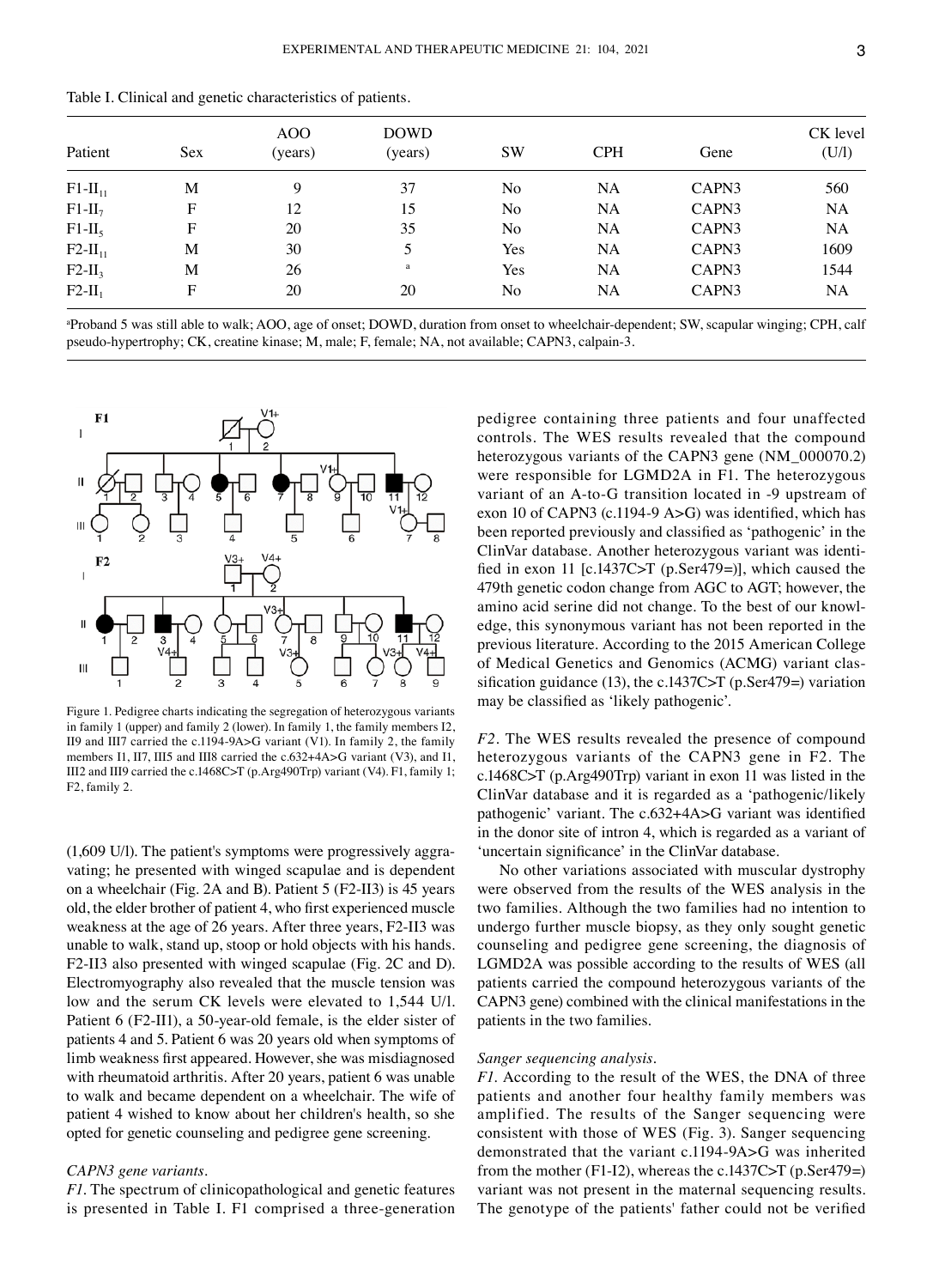

Figure 2. Anatomical features of patients 4 (F2‑Ⅱ 11) and patient 5 (F2‑II3). (A) Upper back and (B) back view of the legs of patient 4. (C) Upper back and (D) back view of the legs of patient 5. Winged scapulae were not associated with calf pseudo-hypertrophy.



Figure 3. Sanger sequencing of the genomic DNAs from three patients and four relatives in family 1.

due to his prior death. Patients 2 and 3 were both in the same compound heterozygous state. The sister (F1-II9) and daughter (F1‑Ⅲ7) of patient 1 carried the c.1194‑9 A>G variant. In the son-in-law of proband 1, the aforementioned variants were not detected.

*F2.* The DNA of patients 4, 5 and 6 and another 12 family members was amplified. The Sanger sequencing results revealed that the c.632+4A>G variant was inherited from the proband's father (F2‑Ⅰ1) and the c.1468C>T (p.Arg490Trp) variant was inherited from the mother (F2-I2). It also identified that patients 4, 5 and 6 were all carriers of the compound heterozygous variants. F2‑Ⅱ7, F2‑Ⅲ5 and F2‑Ⅲ8 carried the c.632+4 A>G variant, while F2‑Ⅲ2 and F2‑Ⅲ9 carried the c.1468C>T (p.Arg490Trp) variant. The remaining five family members did not carry either of the variants (Fig. 4).

## **Discussion**

LGMDs are a heterogeneous group of neuromuscular diseases associated with weakness in the proximal muscles, which vary in terms of age of onset, clinical severity, genotype, phenotype and duration of disease prior to requiring wheelchair assistance. LGMD2A is the most common subtype of LGMD; it may affect individuals at any age and exhibits variable clinical features, ranging from mild to severe forms. While it may occur at any age from 2 to 55 years, the mean age of onset is 17.9 years (5). In addition, the mean age of patients relying on wheelchair usage is 35.2 years and the average duration from disease onset to wheelchair dependence is 15.2 years, but it ranges from 4 to 29 years (5). In the present study, the minimum age of onset was 9 years (patient 1) and the maximum was 30 years (patient 4). In addition, the longest duration from disease onset to becoming wheelchair-dependent was 37 years in patient 1, while the shortest was 5 years in patient 4. Thus, these results revealed a wide variation in disease progression. The mean period was 22.4 years in the present study; at the early stage, muscle weakness may occur in the pelvic and shoulder girdle. Individuals with LGMD2A may have an unusual walking gait and may experience difficulty walking, running and raising the arms. Toe‑walking may also be present in early childhood before muscle weakness is detected (14). As the disease progresses, patients may lose the ability to walk and therefore, eventually become dependent on wheelchair use. In general, LGMD2A predominantly affects the proximal muscles and not the brain. However, additional features such as respiratory failure and severe cardiomyopathy have been reported in specific cases  $(6-8)$ .

In the first pedigree examined in the present study, patient 1 was misdiagnosed with BMD previously. According to the pedigree study, 2 cases appeared in females in generation II, but none of the males in generation III was affected. BMD is an X-linked dystrophinopathy, of which the age of onset is usually late and the disease progress is slow; the majority of the patients are still able to walk at the age of 30 years (15). Therefore, it is easy to dismiss the previous diagnosis according to the family inheritance pattern and the clinical features. WES revealed that the heterozygous variant of c.1194-9A>G was present in the 9th intron, which was classified as 'pathogenic' in the ClinVar database. This substitution leads to a new splice site in position 9 upstream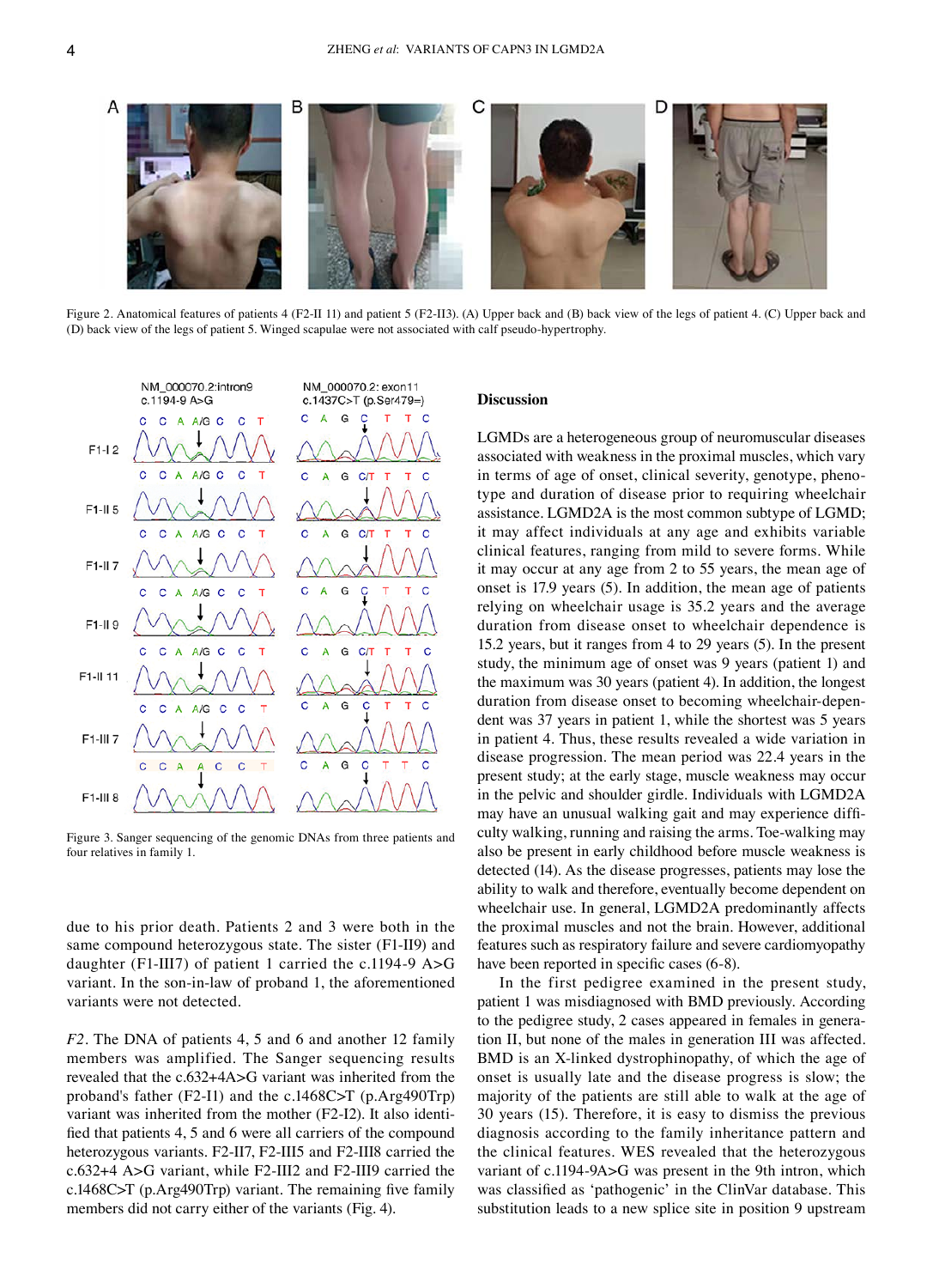

Figure 4. Sanger sequencing of the genomic DNAs from three patients and twelve relatives in family 2.

of exon 10, creating a new AG acceptor splice site and the retention of the eight last nucleotides of intron 9 (16). Another heterozygous variant, c.1437C>T (p.Ser479=), was identified as a synonymous variant in exon 5, which caused the genetic codon to change, but not the amino acid from serine. In the 1000 Genomes and gnomAD databases, the frequency of this synonymous variant in the East Asian population, which did not belong to a single nucleotide polymorphism site, was recorded as 3 and 2.5%, respectively, and the frequency in the whole population was 6 per 10,000 and 1 per 10,000, respectively. It was classified as a variant of 'uncertain significance' in the ClinVar database. Subsequently, the online software Human Splicing Finder (http://www.ummd.be/HSF/) was used to predict gene splice sites. The results revealed that the score of the variant was 81.49 above the threshold; thus, it may be considered to be a splice site acceptor. According to the ACMG variant classification guidance (13), the c.1437C>T (p.Ser479=) variant was consistent with the pathogenic evidence of PM2 [absent from controls (or at extremely low frequency if recessive) in the Exome Sequencing Project, 1000 Genomes Project or Exome Aggregation Consortium], PM3 (for recessive disorders, detected in trans with a pathogenic variant), PP1 (co‑segregation with disease in multiple affected family members in a gene definitively known to cause the disease), PP3 (multiple lines of computational evidence support a deleterious effect on the gene or gene product) and PP4 (patient's phenotype or family history is highly specific for a disease with a single genetic etiology); thus, the synonymous variant was classified as 'likely pathogenic'. Previously, it was thought that synonymous variants had no functional effect; however, it has been reported that synonymous variants may affect pre-mRNA splicing by generating new splice sites or interfering with the original site and affecting the efficiency of translation owing to the alteration of the mRNA secondary structure (17,18).

In the second pedigree, the heterogeneous p.A490T variant in exon 11 was determined to be a 'pathogenic/likely pathogenic' variant in the ClinVar database. The other heterogeneous variant was in the donor site of intron 4, which was classified as being a variant of 'uncertain significance' in the ClinVar database. This splice site variant was reported in 2008; Blazquez *et al* (19) amplified CAPN3 complementary DNA and discovered that the A to G change promoted the skipping of exon 4 in the mRNA. According to the ACMG variant classification criteria, the c.632+4A>G variant may be classified as 'likely pathogenic'. Based on the WES analysis along with Sanger sequencing, which confirmed the co-segregation among the family members, it may be concluded that the compound heterogeneous variants were the cause of LGMD2A in the two pedigrees. In fact, there are significant differences in ACMG classifications determined by different laboratories and clinicians; it has been reported that clinicians tended to be more conservative when determining the cardiovascular variant classification compared with laboratories (20). Therefore, further experiments are required to verify the pathogenic mechanisms of the variants.

In the present study, it was attempted to amplify the genomic DNA fragments using PCR and RT‑PCR analysis of mRNA was performed to verify the effect of c.1437C>T (p.Ser479=) and c.632+4 A>G variants. As only the peripheral blood of the patients and was obtained the expression levels of CAPN3 in the blood were low, the amplification was not successful. In addition, the disease progression of all patients was studied and it was attempted to obtain their previous medical records. However, due to disrepair and poor preservation, the results are not fully available.

The updated criteria for the diagnosis of LGMD include clinical features of progressive muscle weakness, elevated serum CK levels, the presence of degenerative changes during muscle imaging, the presence of dystrophic changes in a muscle biopsy and genetic inheritance (4). In the clinic, MRI and muscle biopsies are frequently used to diagnose muscle dystrophy; however, numerous types of LGMD do not exhibit specific pathological diagnostic markers or typical clinical features in the early stages of the disease. Furthermore, western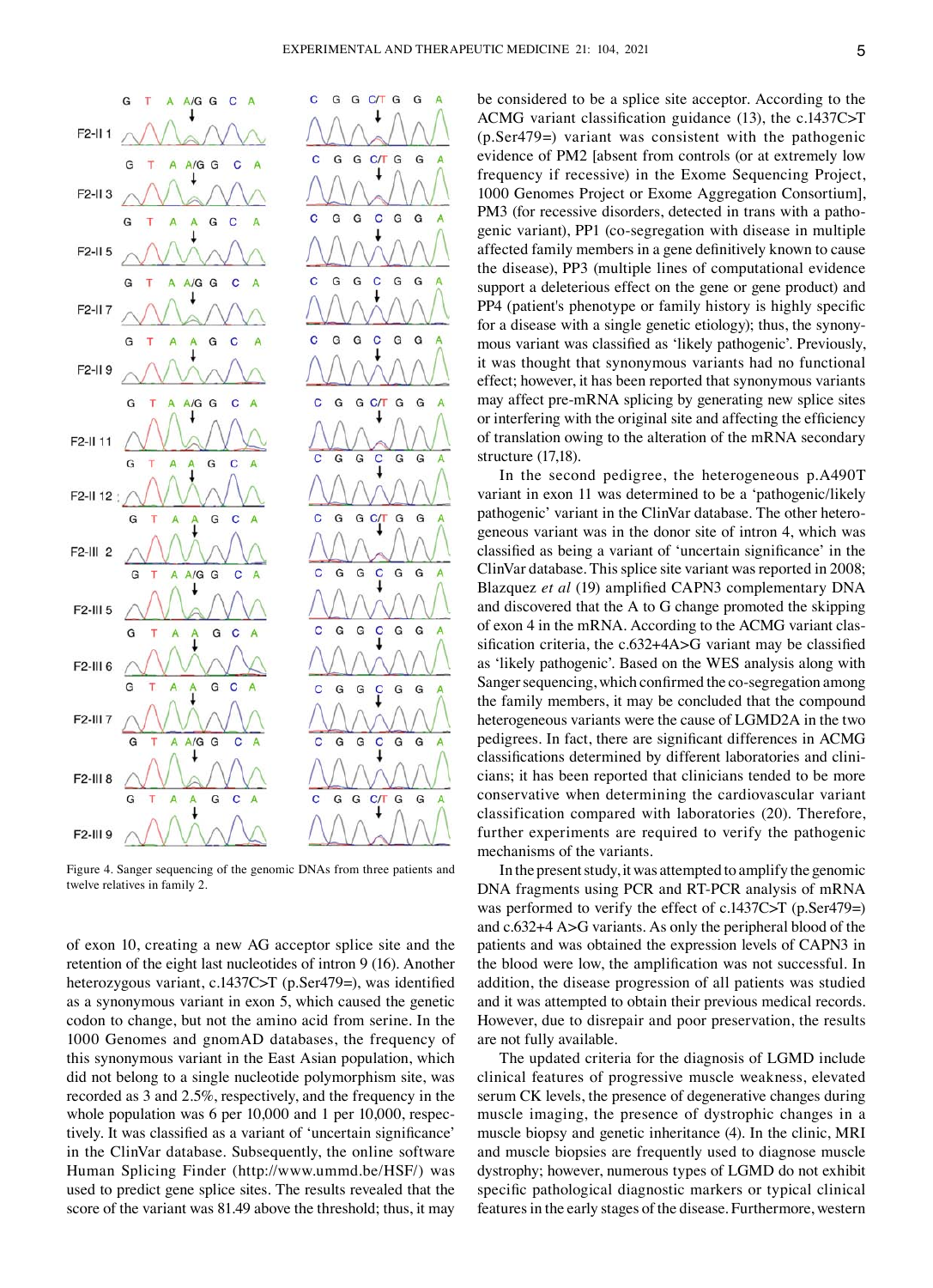blot analysis of muscle biopsies indicated that  $\sim$ 20% of patients had normal CAPN3 protein expression levels (21). In fact, the autocatalytic function of the proteins was lost. In addition, the European Neuromuscular Center proposed a new LGMD classification in 2018, which highlighted the mode of inheritance. The new proposed nomenclature of LGMD2A is 'LGMD R1 calpain3‑related', in which the letter 'R' means recessive and the number '1' means the order of discovery (4). Therefore, genetic testing may become important in preventing invasive testing. In the present study, next‑generation sequencing served a critical role in the diagnosis of LGMD2A. The six patients all carried complex heterozygous mutations in the *CAPN3* gene and there were no patients in the next generation, which was consistent with the autosomal recessive inheritance pattern. WES is a widely used strategy to detect variants in coding regions and classic splice sites, and to identify new genes and variants. Considering the clinical and genetic heterogeneity of LGMD, WES represents a rapid, cost-effective and accurate method for the diagnosis of the disease and makes it possible to diagnose both common and rare cases. It has been reported that the use of WES successfully corrected the misdiagnosis from non‑4q facioscapulohumeral muscular dystrophy to LGMD2A (22). In fact, with the use of WES, the variant detection rate has increased from 35 to 45% (23). As the pathogenesis of LGMD2A remains unclear, effective treatments currently do not exist. At present, the major treatments are rehabilitation treatment, drug therapy and the prevention of complications, which are aimed at improving the patients' quality of life (14). It is with regret that none of the patients in this study received good treatment due to the ambiguous diagnosis prior. In the future, high-throughput technologies will not only provide us with an accurate diagnosis but also help to determine the pathological mechanisms of muscle weakness and novel targets for treatment.

In conclusion, the present study reported four variants, including two known 'pathogenic' and two 'likely pathogenic' variants of CAPN3. According to the analysis of the genetic patterns in two large Chinese families, clinical evidence was provided for the classification of the variants. In addition, the present study emphasized the importance of WES in the diagnosis and determining the association between the phenotype and genotype in LGMD2A.

## **Acknowledgements**

Not applicable.

#### **Funding**

The present study was supported by the National Natural Science Foundation of China (grant no. 81771589), the Key Project of Tianjin Health Care Professionals (grant no. 16KG166) and the Program of Tianjin Science and Technology Plan (grant no. 18ZXDBSY00170).

# **Availability of data and materials**

The variant c.1437C>T (p.Ser479=) was submitted to the ClinVar database (submission ID: SUB8078779). The datasets used and/or analyzed during the current study are available from the corresponding author on reasonable request.

# **Authors' contributions**

JZ and XX participated in the conception of the study and writing of the manuscript. JZ, XX, XZ and XW performed the experiments. XW, JS and CC analyzed the experimental results. CC revised the manuscript and submitted the manuscript. All of the authors read and approved the final manuscript.

# **Ethics approval and consent to participate**

Written informed consent was obtained from all family members and the study was approved by the ethics committee of Tianjin Children's Hospital (Tianjin, China).

## **Patient consent for publication**

Written informed consent of the patients were obtained for publication.

## **Competing interests**

The authors declare that they have no competing interests.

#### **References**

- 1. Bushby KM: Diagnostic criteria for the limb‑girdle muscular dystrophies: Report of the ENMC consortium on limb‑girdle dystrophies. Neuromuscul Disord 5: 71‑74, 1995.
- 2. Richard I, Hogrel JY, Stockholm D, Payan CA, Fougerousse F, Calpainopathy Study Group; Eymard B, Mignard C, Lopez de Munain A, Fardeau M and Urtizberea JALopez Far deau Urtizberea: Natural history of LGMD2A for delineating outcome measures in clinical trials. Ann Clin Transl Neurol 3: 248‑265, 2016.
- 3. Vissing J, Barresi R, Witting N, Van Ghelue M, Gammelgaard L, Bindoff LA, Straub V, Lochmüller H, Hudson J, Wahl CM, *et al*: A heterozygous 21‑bp deletion in CAPN3 causes dominantly inherited limb girdle muscular dystrophy. Brain 139: 2154‑2163, 2016.
- 4. Straub V, Murphy A, Udd B, LGMD workshop study group: 229th ENMC international workshop: Limb girdle muscular dystrophies‑nomenclature and reformed classification Naarden, the Netherlands, 17‑19 march 2017. Neuromuscul Disord 28: 702‑710, 2018.
- 5. Wang CH, Liang WC, Minami N, Nishino I and Jong YJ: Limb‑girdle muscular dystrophy type 2A with mutation in CAPN3: The first report in Taiwan. Pediatr Neonatol 56: 62‑65, 2015.
- 6. Martinez‑Thompson JM, Moore SA and Liewluck T: A novel CAPN3 mutation in late‑onset limb‑girdle muscular dystrophy with early respiratory insufficiency. J Clin Neurosci 53: 229-231, 2018.
- 7. Mori-Yoshimura M, Segawa K, Minami N, Oya Y, Komaki H, Nonaka I, Nishino I and Murata M: Cardiopulmonary dysfunction in patients with limb-girdle muscular dystrophy  $2A$ . Muscle Nerve 55: 465‑469, 2017.
- 8. Okere A, Reddy SS, Gupta S and Shinnar M: A cardiomyopathy in a patient with limb girdle muscular dystrophy type 2A. Circ Heart Fail 6: e12‑e13, 2013.
- 9. Yalvac ME, Amornvit J, Braganza C, Chen L, Hussain SA, Shontz KM, Montgomery CL, Flanigan KM, Lewis S and Sahenk Z: Impaired regeneration in calpain-3 null muscle is associated with perturbations in mTORC1 signaling and defective mitochondrial biogenesis. Skelet Muscle 7: 27, 2017.
- 10. Sorimachi H, Hata S and Ono Y: Calpain chronicle‑an enzyme family under multidisciplinary characterization. Proc Jpn Acad Ser B Phys Biol Sci 87: 287‑327, 2011.